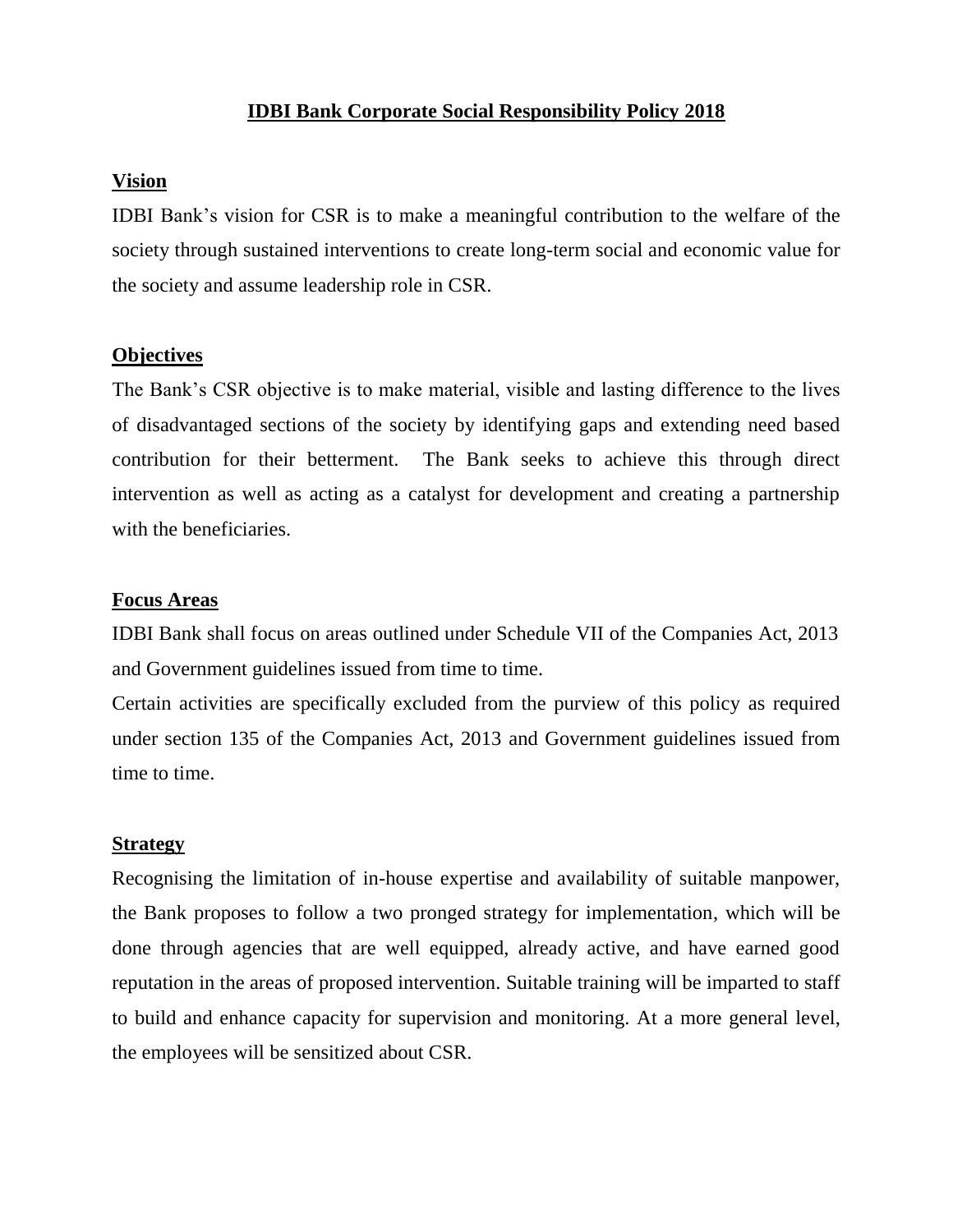# **Expected Outcome**

The CSR initiatives undertaken by the Bank shall be aligned with the vision of 'being the most preferred and trusted bank'. The Bank, through its CSR initiatives aims to focus on holistic development of target communities. This shall help to create value and make a material, visible and lasting difference to the society. It shall also develop a positive image of the Bank in the minds of the stakeholders.

### **Monitoring and Assessment**

- The Bank would monitor all projects and also assess the actual impact of the CSR initiative vis-à-vis envisaged impact.
- Depending on the value and complexity of the project, monitoring / impact assessment may be undertaken through CSR team at HO, local branches or through reputed professional institutions/ agencies.
- Regular field visits at pre-defined intervals, scrutiny of expenditure and other documents, feedback from beneficiaries, local community and other stakeholders.
- The team undertaking the monitoring would submit progress reports to Nodal CSR Division, Corporate Centre at quarterly intervals or as per predefined milestones agreed in the terms of disbursement.

# **Annual Budget for undertaking Bank's CSR Activities**

- IDBI Bank shall allocate a Budget for CSR initiatives for each financial year equivalent to at least 2% of its average net profits (as calculated as per provisions of section 135 of the Companies Act) made during the last three financial years.
- The unspent yearly CSR budget shall be carried forward to the next year.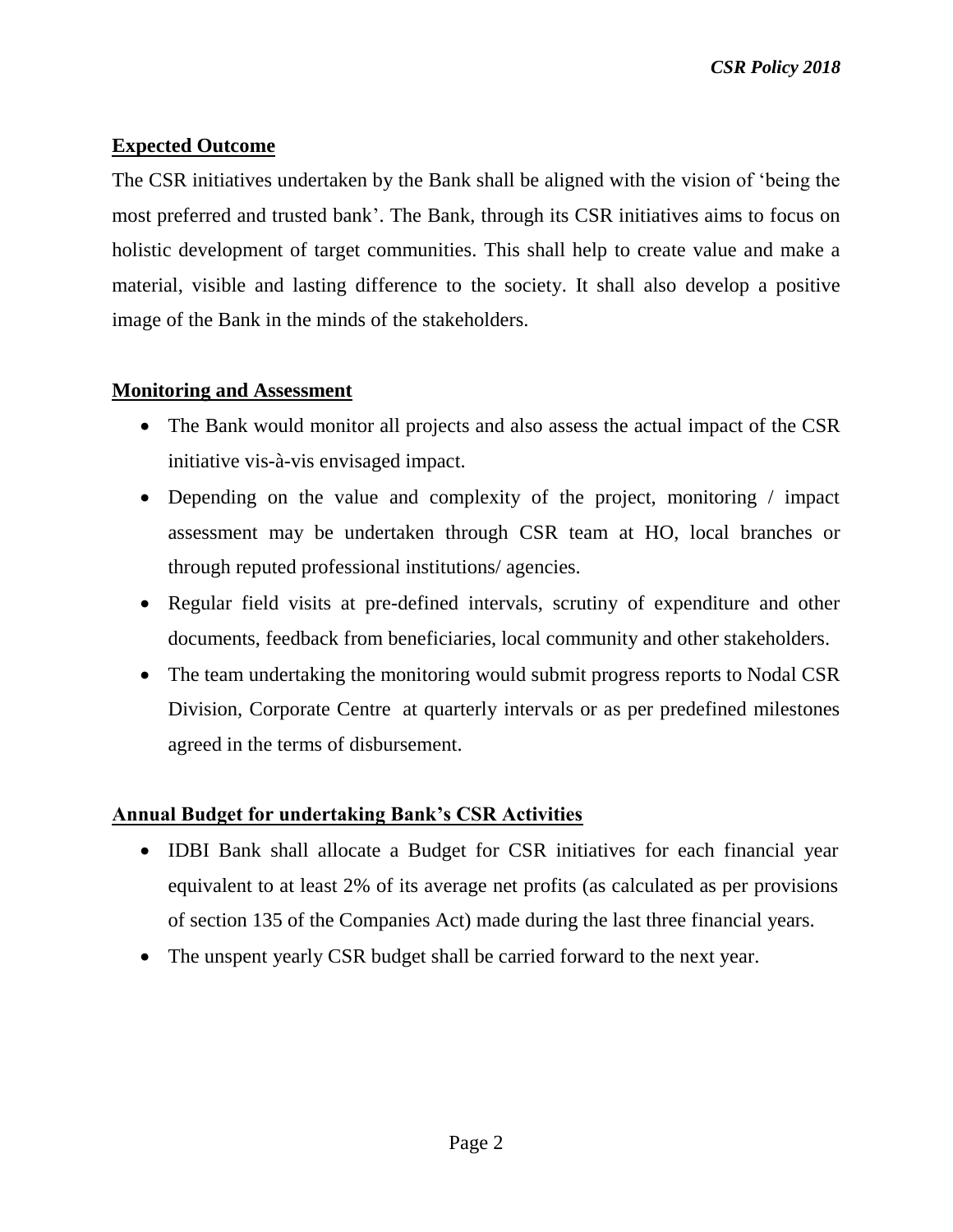### **CSR Governance Structure**

### *CSR Committee of the Board*

- The CSR Committee of the Board as mandated under Section 135 (3) of the Companies Act, 2013, shall (a) formulate and recommend to the Board, a CSR Policy which shall indicate the activities to be undertaken by the Bank as specified in Schedule VII of the Act; (b) recommend the amount of expenditure to be incurred on the activities referred to at point (a); and (c) monitor the CSR Policy of the Bank from time to time. The Committee will, *inter alia*, review the progress and performance on a half-yearly basis and suggest need-based modification to the Policy for the consideration of the Board when circumstances so warrant. The CSR Committee of the Board shall have no sanctioning powers.
- CSR activities would be governed by Delegation of Powers (DoP) as approved by the Board and operational framework as decided by the Bank from time to time.

### **Operational Modalities**

### *Implementation of CSR programs*

- In order to implement the approved CSR projects, the Bank may involve trusts/ NGOs/ specialized agencies, etc. as it deems suitable. The Bank may also implement the approved CSR projects through its nodal CSR team and/ or through its local branches.
- The Bank may support initiatives of central/ state government, district administration, local administration, self-help groups, etc.
- While selecting an organization to implement a CSR initiative, the criteria as stipulated by the Bank from time to time shall be followed. The Bank would explore identifying the institutions working at grass root level for better CSR impact.